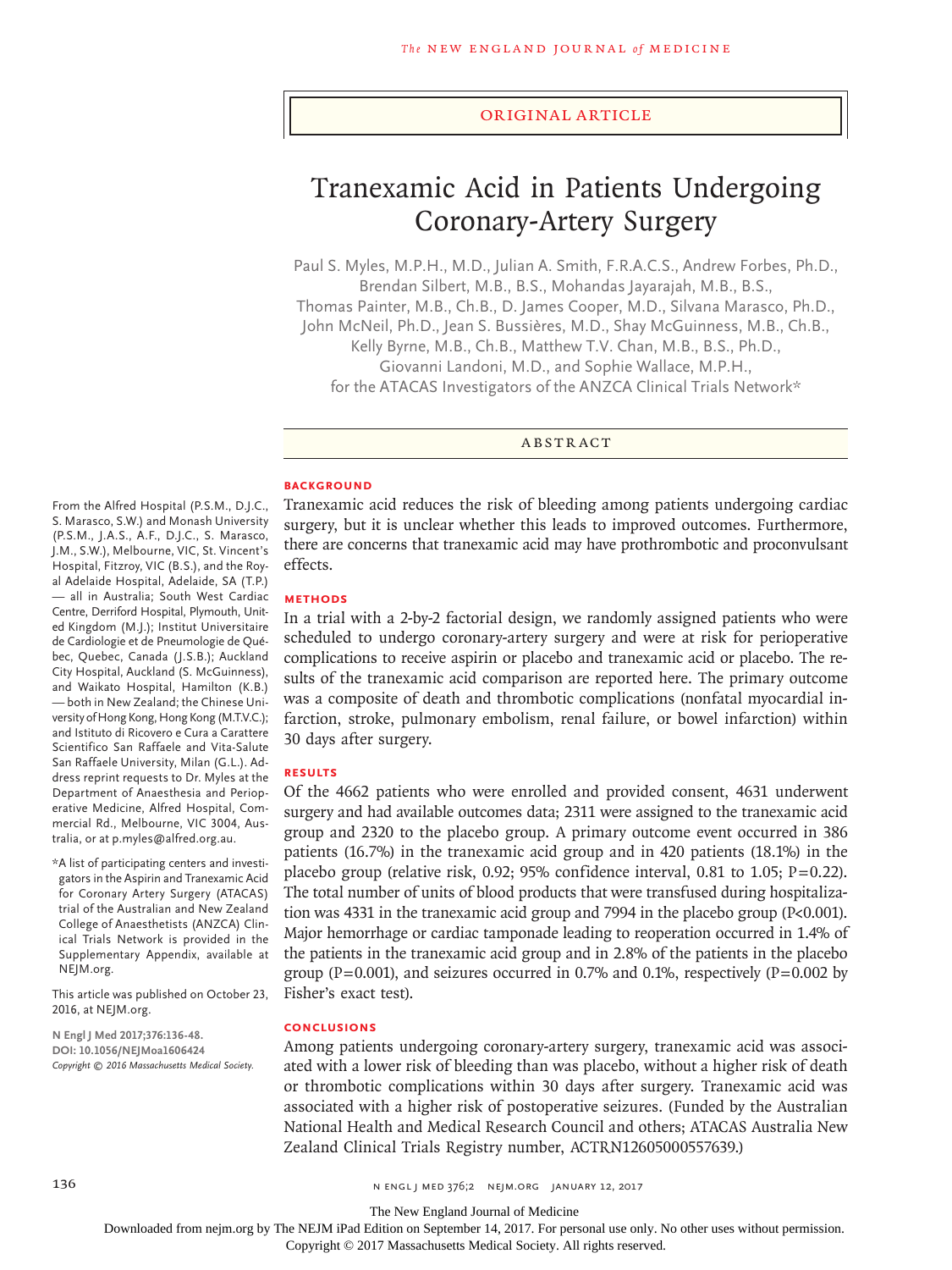EXCESSIVE BLEEDING AND BLOOD TRANS-<br>fusions are common in patients undergo-<br>ing cardiac surgery,<sup>1</sup> and in some of these<br>patients, there is a need for reoperation because fusions are common in patients undergoing cardiac surgery,<sup>1</sup> and in some of these patients, there is a need for reoperation because of life-threatening bleeding.<sup>2</sup> Both blood transfusion and reoperation are strongly associated with poor outcomes after cardiac surgery.<sup>2,3</sup> Antifibrinolytic therapy reduces the risk of blood loss and transfusion among patients undergoing cardiac surgery,<sup>4,5</sup> but it is unclear whether such therapy reduces the risk of reoperation for bleeding.4

Antifibrinolytic agents that have been used in patients undergoing cardiac surgery include aprotinin<sup>6,7</sup> and the lysine analogues tranexamic acid and aminocaproic acid.<sup>8-11</sup> These agents may have prothrombotic effects, and their use may potentially increase the risk of myocardial infarction, stroke, and other thrombotic complications after cardiac surgery. Tranexamic acid in particular seems to be associated with an increased risk of postoperative neurologic events,12 including seizures.13 Some studies have shown that tranexamic acid reduces cerebral blood flow<sup>14</sup> and increases the risk of cerebral infarction.15 This raises the possibility that seizures induced by tranexamic acid may have a thromboembolic basis. We investigated whether tranexamic acid increases the risk of death and thrombotic complications among atrisk patients undergoing coronary-artery surgery.

# Methods

# **Trial Design**

The Aspirin and Tranexamic Acid for Coronary Artery Surgery (ATACAS) trial was a multicenter, double-blind trial with a 2-by-2 factorial design in which patients who were scheduled to undergo coronary-artery surgery and were at increased risk for complications were randomly assigned to receive tranexamic acid or placebo and aspirin or placebo. The rationale for and design of the ATACAS trial<sup>16</sup> and the results of the aspirin comparison $17$  have been published previously. The results of the tranexamic acid comparison are reported here.

The trial protocol (available with the full text of this article at NEJM.org) was approved by the institutional review board at each site. The members of the steering committee (see the Supplementary Appendix, available at NEJM.org) designed the trial, gathered and analyzed the data, prepared the manuscript, and together with their coauthors made the decision to submit the manuscript for

publication. The members of the steering committee vouch for the accuracy and completeness of the data set and for adherence of the study to the protocol and statistical analysis plan. There was no commercial involvement in the trial.

# **Participants**

Eligible participants included adults who were at increased risk for major complications related to age or coexisting conditions and who were about to undergo on-pump (with cardiopulmonary bypass) or off-pump (without cardiopulmonary bypass) coronary-artery surgery, with or without cardiac-valve replacement or other procedures. Details regarding eligibility criteria are provided in the Supplementary Appendix. The first 2127 participants who were enrolled in the trial had not been taking aspirin regularly before the trial or had stopped taking aspirin at least 4 days before surgery, and half of these participants were randomly assigned to receive aspirin (100 mg) before surgery<sup>17</sup>; participants who were subsequently enrolled may or may not have been previously exposed to aspirin therapy. All participants provided written informed consent.

# **Trial Drug**

Tranexamic acid at a dose of 100 mg per kilogram of body weight or 0.9% saline (placebo) was administered intravenously more than 30 minutes after the induction of anesthesia; in the tranexamic acid group, we aimed to maintain an effective plasma concentration of the drug for approximately 6 to 8 hours.<sup>4,18</sup> We encouraged blinding of the trial drug preparation but allowed the attending anesthesiologist to prepare the drug if research personnel were not available, and this information was recorded.

During the course of the trial, reports of seizures occurring after the administration of tranexamic acid were published, and the seizures were considered to be most likely dose-related.13,19 Given evidence that a dose of tranexamic acid of 100 mg per kilogram was probably not required to achieve effective antifibrinolysis,<sup>4,20,21</sup> we halved the dose to 50 mg per kilogram in January 2012, after 1392 patients had been enrolled.

# **Procedures**

Randomization was performed with the use of a computer-generated code. Treatment assignments were stratified with the use of permuted blocks according to trial site and on-pump or off-pump

n engl j med 376;2 nejm.org January 12, 2017 137

The New England Journal of Medicine

Downloaded from nejm.org by The NEJM iPad Edition on September 14, 2017. For personal use only. No other uses without permission.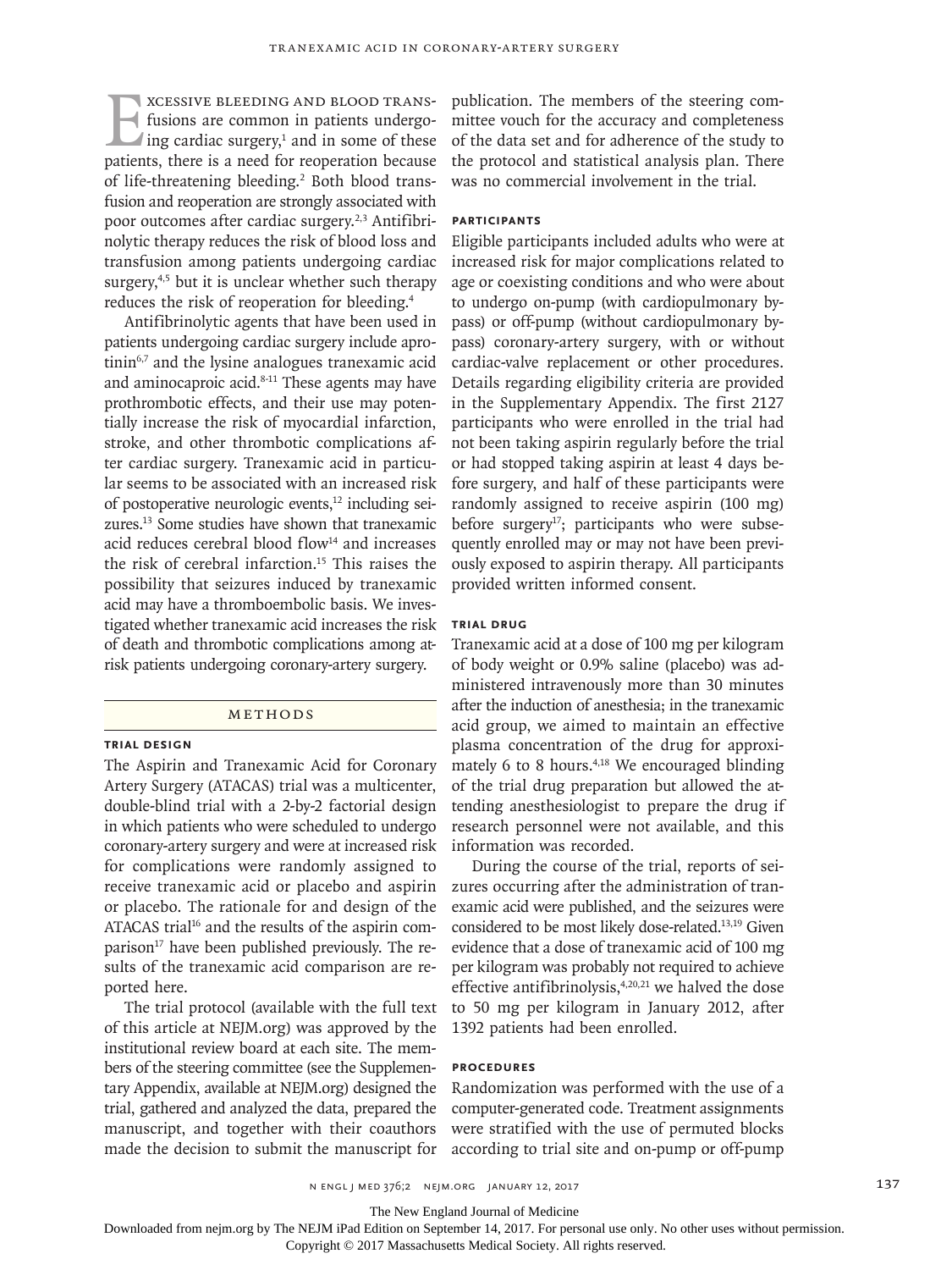surgery. The surgical team and postoperative interviewers were unaware of the group assignments. The attending anesthesiologists were sometimes aware of the group assignments. Details regarding data and safety monitoring are provided in the Supplementary Appendix.

All patients received routine surgical and other perioperative care with respect to selection of vein and artery conduit harvesting, determination of the extent of grafting needed according to results of coronary angiography, surgical hemostasis, and blood transfusion. We provided a guideline for the use of heparin and protamine, a guideline for the management of excessive bleeding during surgery, and a guideline and recommended hemoglobin thresholds for autologous transfusion (see the Supplementary Appendix). Open-label tranexamic acid or other antifibrinolytic therapy could not be used before or during cardiopulmonary bypass but was allowed if clinically significant bleeding occurred after the reversal of heparin treatment with protamine or postoperatively.

Patient demographic and perioperative characteristics were recorded. A 12-lead electrocardiogram was obtained preoperatively; on the first, second, and third days after surgery; and at the time of hospital discharge. Blood samples were collected at 12 to 24 hours and 48 to 72 hours after surgery to assess levels of troponin or, if unavailable, creatine kinase–myocardial band.

# **Outcomes**

The primary outcome of the trial was a composite of death and thrombotic events (nonfatal myocardial infarction, stroke, pulmonary embolism, renal failure, or bowel infarction) during the initial 30 postoperative days. Postoperative myocardial infarction was defined according to the third universal definition.<sup>22</sup> In addition, we defined non-Q-wave myocardial infarction as the presence of markedly elevated levels of cardiac biomarkers in a patient recovering from isolated coronary-artery bypass grafting (see the Supplementary Appendix).23-25 All primary outcome events were reviewed by an independent adjudication committee whose members were unaware of the group assignments.

The prespecified secondary outcomes were death, nonfatal myocardial infarction, stroke, pulmonary embolism, renal failure, bowel infarction, reoperation due to major hemorrhage or cardiac tamponade, and a requirement for transfusion. In January 2012, the occurrence of seizures was added as a safety outcome. The diagnosis of a seizure was based only on clinical observation.

### **Subgroups**

Prespecified subgroups were defined according to the following characteristics: sex, age, presence or absence of diabetes, previous or no previous myocardial infarction, presence or absence of unstable angina, surgical risk (calculated with the use of the European System for Cardiac Operative Risk Evaluation [EuroSCORE], on which scores are calculated by means of a logistic-regression equation and range from 0 to 100%, with higher scores indicating greater risk), left ventricular function, risk of bleeding during surgery, on-pump or off-pump surgery, and aortic cross-clamp time (the time from placement of the aortic cross-clamp to removal). Our list of risk factors for bleeding during surgery has been published previously and is included in the Supplementary Appendix.17 A post hoc subgroup was defined according to open-chamber surgery or isolated coronary-artery surgery; open-chamber surgery includes concomitant cardiac-valve replacement, repair of a ventricular aneurysm, or repair of an ascending aortic aneurysm. This post hoc subgroup was used in analyses of the risk of seizures associated with tranexamic acid. We computed differences in the primary outcome across subgroups by adding the appropriate interaction terms to the regression models. All reported P values are two-sided and have not been adjusted for multiple comparisons.

### **Statistical Analysis**

The trial was initially planned to have 90% power to detect a clinically significant difference (10% vs. 7%) between the tranexamic acid group and the placebo group and between the aspirin group and the placebo group in the primary outcome of death or thrombotic events when the effect of each trial drug was considered separately; this difference would translate into a difference of 8.50% versus 5.95% between the pooled tranexamic acid groups and the placebo groups. Using a chi-square test with a two-sided type I error rate of  $5\%$ ,<sup>16</sup> we calculated that a sample size of 4484 patients would be required; we aimed to recruit a total of 4600 patients. The aspirin comparison was discontinued after 2127 patients had been enrolled,<sup>17</sup> but the tranexamic acid comparison was continued until full enrollment was reached.

138 **138** N ENGL J MED 376;2 NEJM.ORG JANUARY 12, 2017

The New England Journal of Medicine

Downloaded from nejm.org by The NEJM iPad Edition on September 14, 2017. For personal use only. No other uses without permission.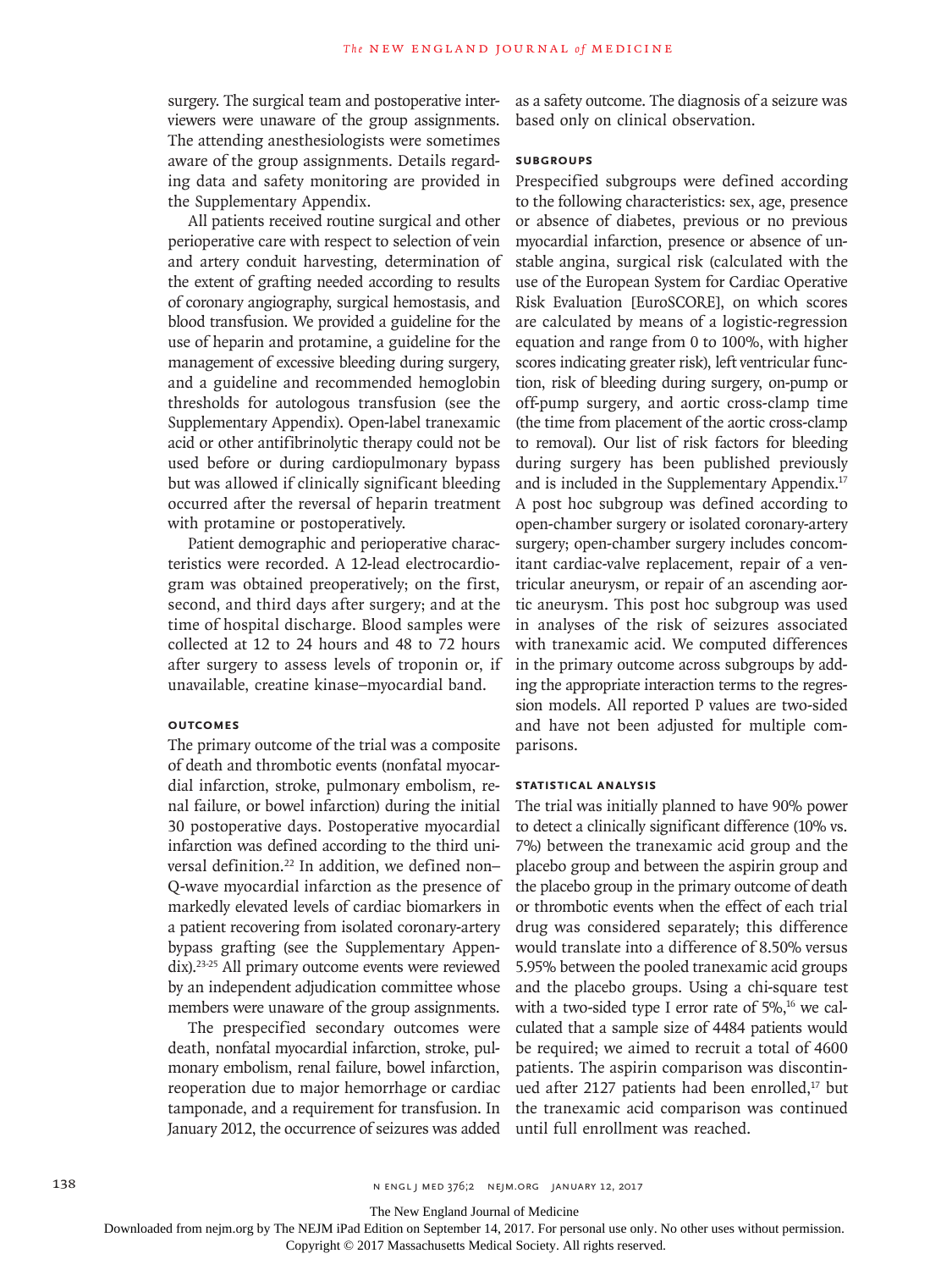would be performed with data from all patients who underwent randomization, regardless of whether they underwent surgery or received a trial drug. However, after the protocol and statistical

The trial protocol specified that all analyses only with data from patients who underwent randomization and underwent surgery.

analysis plan were written, the decision was made regression with a logarithmic link; the results to perform all primary and secondary analyses are expressed as risk ratios with 95% confidence Analysis of the primary and dichotomous secondary outcomes was performed with the use of chi-square tests constructed from binomial



The New England Journal of Medicine

Downloaded from nejm.org by The NEJM iPad Edition on September 14, 2017. For personal use only. No other uses without permission. Copyright © 2017 Massachusetts Medical Society. All rights reserved.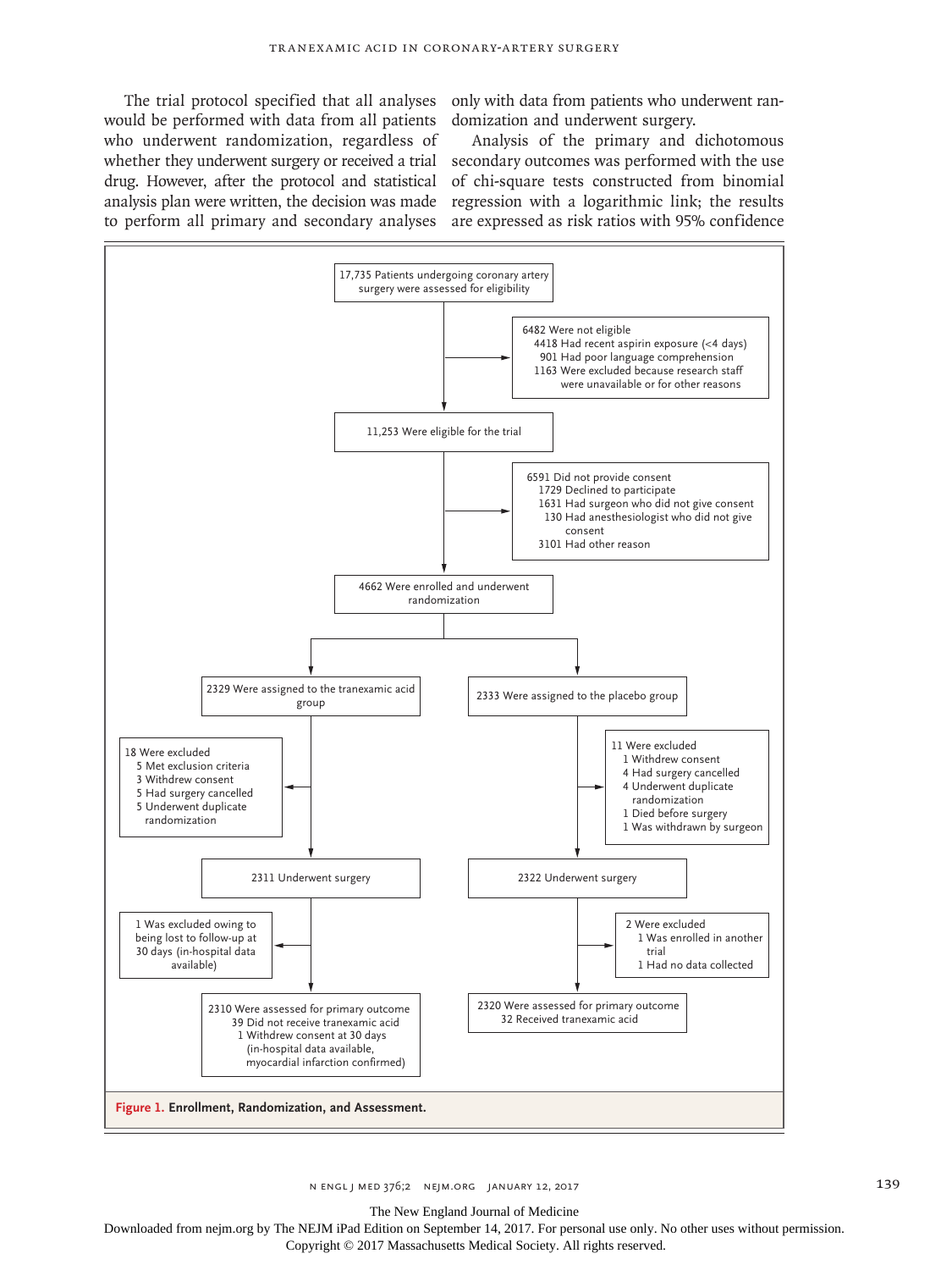| Table 1. Characteristics of the Patients at Trial Entry.* |                                       |                               |
|-----------------------------------------------------------|---------------------------------------|-------------------------------|
| Characteristic                                            | Tranexamic Acid Group<br>$(N = 2311)$ | Placebo Group<br>$(N = 2320)$ |
| $Age - yr$                                                | $66.8 + 9.8$                          | $67.0 + 9.6$                  |
| Weight $-$ kg                                             | $86.5 \pm 17.4$                       | $85.8 \pm 16.6$               |
| Male sex - no. $(\%)$                                     | 1930 (83.5)                           | 1930 (83.2)                   |
| ASA physical status classification - no. (%) +            |                                       |                               |
| 1                                                         | $\pmb{0}$                             | $\pmb{0}$                     |
| $\overline{2}$                                            | 90(3.9)                               | 87(3.8)                       |
| $\overline{3}$                                            | 1215 (52.6)                           | 1213 (52.3)                   |
| $\overline{4}$                                            | 1006 (43.5)                           | 1020 (44.0)                   |
| Left ventricular ejection fraction $-$ no. (%)            |                                       |                               |
| $>50\%$                                                   | 1709 (74.0)                           | 1737 (74.9)                   |
| 35-50%                                                    | 491 (21.2)                            | 468 (20.2)                    |
| 20-34%                                                    | 94(4.1)                               | 100(4.3)                      |
| $<$ 20%                                                   | 16(0.7)                               | 15(0.6)                       |
| NYHA classification - no. (%)                             |                                       |                               |
| 1                                                         | 422 (18.3)                            | 467 (20.1)                    |
| $\overline{2}$                                            | 1207 (52.2)                           | 1162 (50.1)                   |
| $\overline{3}$                                            | 622 (26.9)                            | 632 (27.2)                    |
| $\overline{4}$                                            | 59 (2.6)                              | 59(2.5)                       |
| EuroSCORE for operative risk - %;                         | $4.7 \pm 3.0$                         | $4.7 \pm 2.9$                 |
| Location                                                  |                                       |                               |
| Australia                                                 | 1385                                  | 1387                          |
| Canada                                                    | 193                                   | 197                           |
| Hong Kong                                                 | 132                                   | 131                           |
| Europe other than United Kingdom                          | 80                                    | 82                            |
| New Zealand                                               | 288                                   | 289                           |
| United Kingdom                                            | 233                                   | 234                           |
| Preexisting medical conditions - no. (%)                  |                                       |                               |
| <b>Diabetes</b>                                           | 799 (34.6)                            | 806 (34.7)                    |
| Renal impairment                                          | 173(7.5)                              | 170(7.3)                      |
| Hypertension                                              | 1812 (78.4)                           | 1856 (80.0)                   |
| Angina                                                    | 1582 (68.5)                           | 1581 (68.1)                   |
| Heart failure                                             | 240 (10.4)                            | 244 (10.5)                    |
| Myocardial infarction within 90 days                      | 914 (39.5)                            | 910 (39.2)                    |
| Endocarditis                                              | 7(0.3)                                | $1 (-0.1)$                    |
| Cerebrovascular disease                                   | 218(9.4)                              | 229(9.9)                      |
| Peripheral vascular disease                               | 230 (10.0)                            | 236 (10.2)                    |
| Pulmonary hypertension                                    | 134(5.8)                              | 105(4.5)                      |
| Previous angioplasty or stenting                          | 57(2.5)                               | 57(2.5)                       |
| Previous cardiac surgery                                  | 37(1.6)                               | 27(1.2)                       |
| Thrombolysis                                              | 14(0.6)                               | 22(0.9)                       |
| Smoking history                                           | 1482 (64.1)                           | 1575 (67.9)                   |
| Respiratory disease                                       | 320 (13.8)                            | 348 (15.0)                    |
| Chronic obstructive pulmonary disease                     | 223(9.6)                              | 241(10.4)                     |

140 N ENGL J MED 376;2 NEJM.ORG JANUARY 12, 2017

The New England Journal of Medicine

Downloaded from nejm.org by The NEJM iPad Edition on September 14, 2017. For personal use only. No other uses without permission.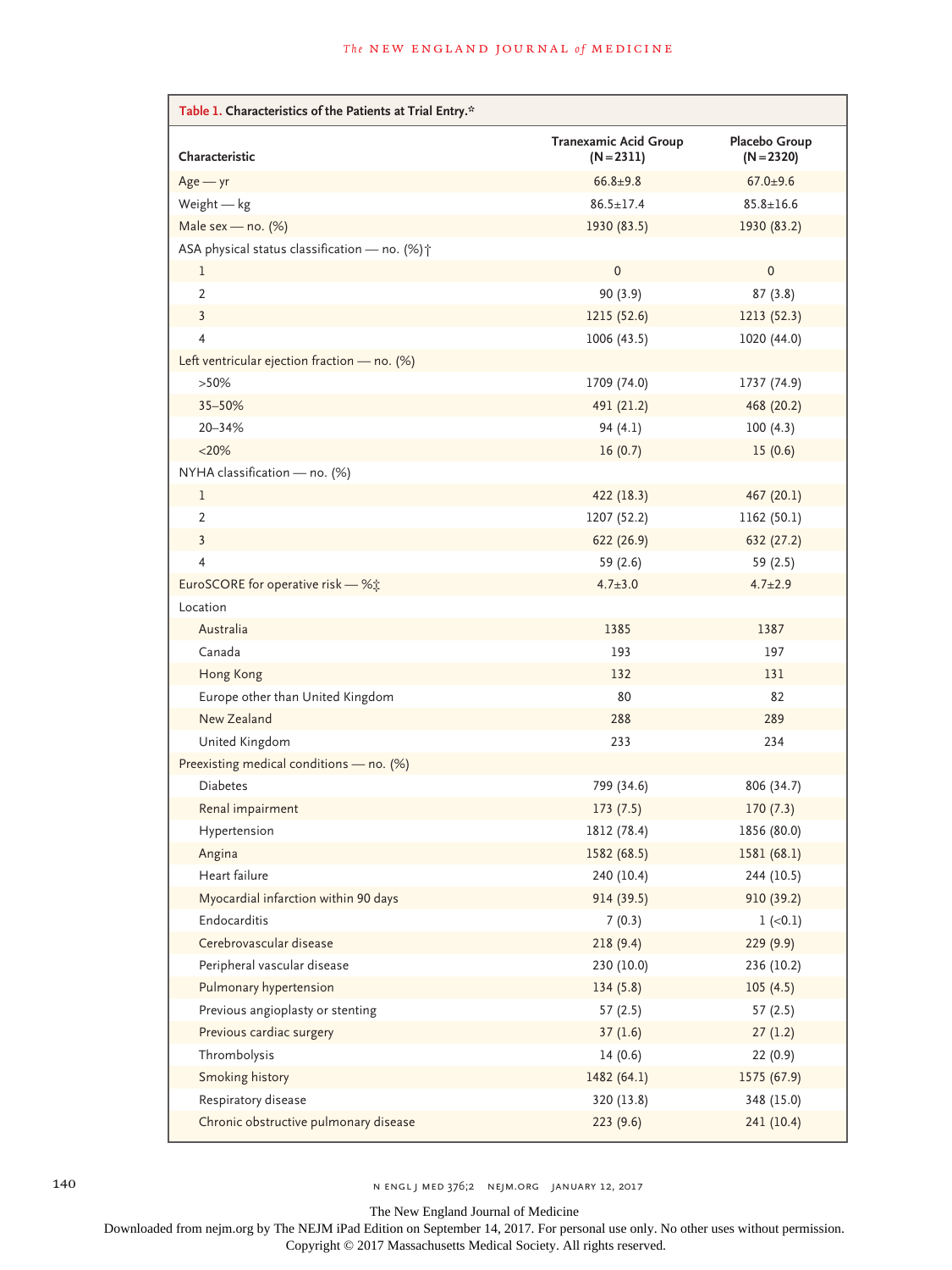| Table 1. (Continued.)                                   |                                              |                               |
|---------------------------------------------------------|----------------------------------------------|-------------------------------|
| Characteristic                                          | <b>Tranexamic Acid Group</b><br>$(N = 2311)$ | Placebo Group<br>$(N = 2320)$ |
| Preoperative medications - no. (%)                      |                                              |                               |
| ACE inhibitor or angiotensin-receptor blocker           | 1542 (66.7)                                  | 1570 (67.7)                   |
| Beta-blocker                                            | 1566 (67.8)                                  | 1550 (66.8)                   |
| Calcium-channel blocker                                 | 704 (30.5)                                   | 779 (33.6)                    |
| Nitrate                                                 | 909 (39.3)                                   | 890 (38.4)                    |
| <b>Statin</b>                                           | 2016 (87.2)                                  | 2050 (88.4)                   |
| Amiodarone                                              | 24(1.0)                                      | 43 (1.9)                      |
| Digoxin                                                 | 55(2.4)                                      | 46(2.0)                       |
| Diuretic                                                | 581 (25.1)                                   | 526 (22.7)                    |
| Aspirin within 3 days                                   | 1662 (71.9)                                  | 1667(71.9)                    |
| Other NSAID or cyclooxygenase-2 inhibitor               | 34(1.5)                                      | 33(1.4)                       |
| Clopidogrel within 7 days                               | 64(2.8)                                      | 67(2.9)                       |
| Warfarin within 7 days                                  | 27(1.2)                                      | 24(1.0)                       |
| Heparin within 24 hours                                 | 172(7.4)                                     | 182(7.8)                      |
| Most recent platelet count $(x10^{-6}/$ liter)          | $234 + 64$                                   | $235 \pm 68$                  |
| Most recent activated partial-thromboplastin time - sec | $32.9 + 13.5$                                | $32.8 \pm 13.8$               |
| Most recent international normalized ratio              | $1.0 + 0.1$                                  | $1.0 + 0.1$                   |
| Most recent serum creatinine level $-\mu$ mol/liter     | $92.9 \pm 40.8$                              | $92.8 + 33.1$                 |
| Assignment to aspirin group $-$ no. (%)                 | 529 (22.9)                                   | 533 (22.9)                    |

\* Plus–minus values are means ±SD. There were no significant differences between groups at baseline. ACE denotes angiotensin-converting enzyme, NYHA New York Heart Association, and NSAID nonsteroidal antiinflammatory drug. † An American Society of Anesthesiologists (ASA) physical status classification score of 1 equates to no disease, 2 mild disease, 3 severe disease, and 4 severe disease that is a constant threat to life.

‡ The European System for Cardiac Operative Risk Evaluation (EuroSCORE) is calculated by means of a logistic-regression equation and ranges from 0 to 100%, with higher scores indicating greater risk.

assessed with the use of the Student's t-test or the Wilcoxon rank-sum test. Time-to-event outcomes were assessed with the use of the Wilcoxon–Breslow–Gehan test, with data on length of stay in the hospital and intensive care unit censored at 30 days and in-hospital deaths assigned the highest length of stay. Analyses were repeated with adjustment for the stratification factors of trial site and on-pump or off-pump surgery with the use of linear or generalized linear mixed models, with site as a random effect. Results differed negligibly and only the unadjusted results are reported here.

# **RESULTS**

# **Patient Characteristics**

intervals. Continuous secondary outcomes were randomly assigned to receive tranexamic acid (2329 patients) or placebo (2333 patients); 18 patients in the tranexamic acid group and 11 patients in the placebo group were excluded for a variety of reasons (Fig. 1). A total of 2311 patients in the tranexamic acid group and 2322 patients in the placebo group underwent surgery. After surgery, 2 additional patients in the placebo group were excluded; the remaining 2320 patients in that group were included in the outcome analyses.

Between March 2006 and October 2015, a total not have complete follow-up data, but in-hospital of 4662 patients at 31 sites in seven countries were data were available for both patients, and data on Demographic, medical, and perioperative characteristics of the patients were similar in the two groups (Tables 1 and 2). In the tranexamic acid group, 758 patients received the drug at a dose of 100 mg per kilogram and 1553 patients received the drug at a dose of 50 mg per kilogram. Two patients in the tranexamic acid group did

The New England Journal of Medicine

Downloaded from nejm.org by The NEJM iPad Edition on September 14, 2017. For personal use only. No other uses without permission.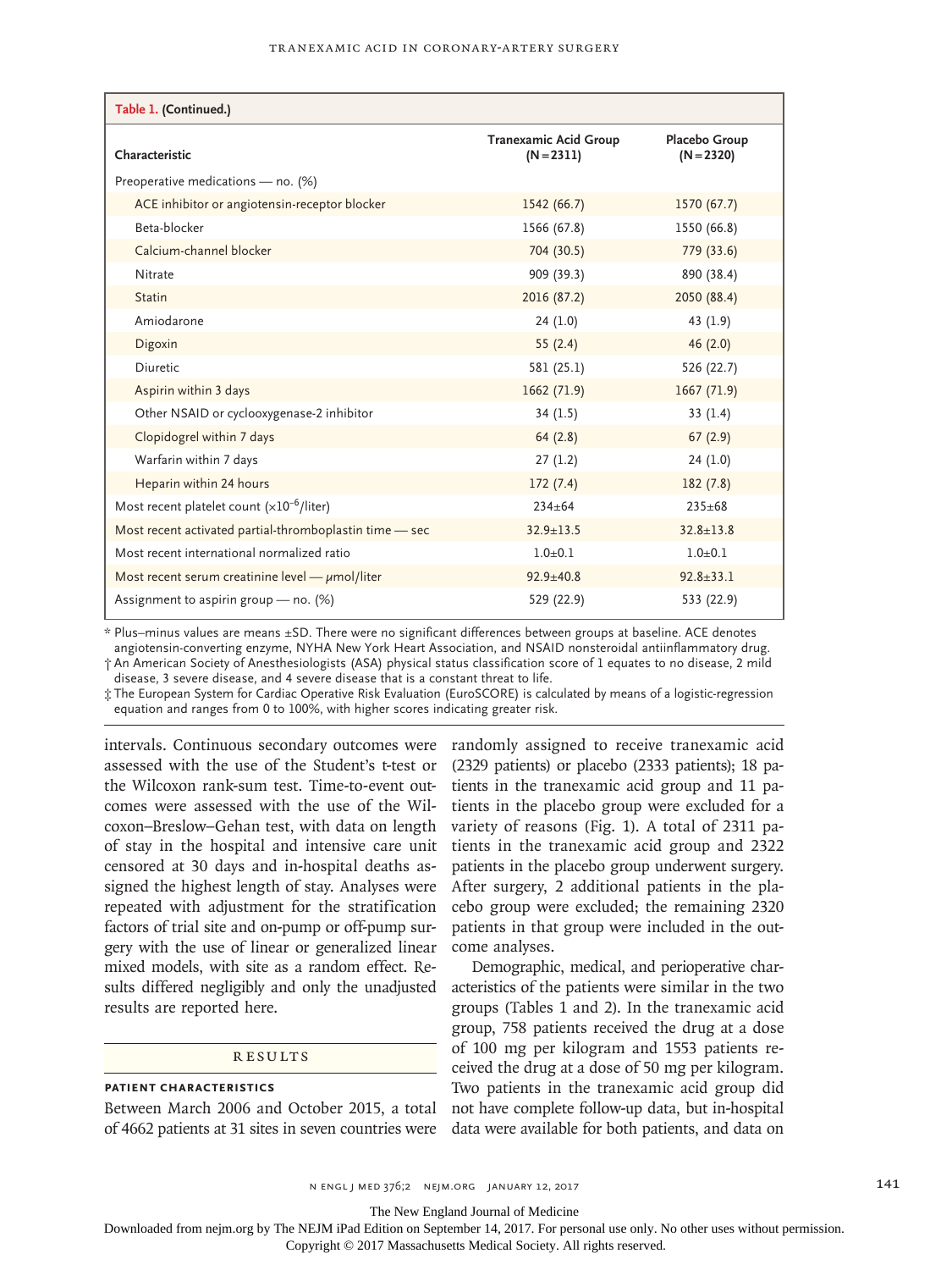| Table 2. Surgical and Other Perioperative Characteristics of the Patients.* |                                              |                               |
|-----------------------------------------------------------------------------|----------------------------------------------|-------------------------------|
| Characteristic                                                              | <b>Tranexamic Acid Group</b><br>$(N = 2311)$ | Placebo Group<br>$(N = 2320)$ |
| Received propofol - no. (%)                                                 | 1250(54.1)                                   | 1289 (55.6)                   |
| Received inhalational anesthetic agent - no. (%)                            | 1990 (86.1)                                  | 1975 (85.1)                   |
| Underwent pulmonary-artery catheterization - no. (%)                        | 1171 (50.7)                                  | 1171 (50.5)                   |
| Underwent intraoperative TEE - no. (%)                                      | 1931 (83.6)                                  | 1889 (81.4)                   |
| Total heparin dose - mg                                                     | $394 \pm 138$                                | 386±138                       |
| Minimum temperature during bypass - °C                                      | $34 \pm 1.7$                                 | $34 \pm 1.7$                  |
| Previous cardiac surgery - no. (%)                                          | 37(1.6)                                      | 27(1.2)                       |
| No. of risk factors for bleeding - no. (%);                                 |                                              |                               |
| $0$ or $1$                                                                  | 1004(43.4)                                   | 991 (42.7)                    |
| $2$ or $3$                                                                  | 1138 (49.2)                                  | 1171 (50.5)                   |
| 4 or 5                                                                      | 169(7.3)                                     | 158 (6.8)                     |
| Surgery type - no. (%) :                                                    |                                              |                               |
| Nonelective                                                                 | 1657(71.7)                                   | 1647 (71.0)                   |
| <b>Isolated CABG</b>                                                        | 1752 (75.8)                                  | 1802 (77.7)                   |
| Combined CABG and cardiac-valve replacement                                 | 484 (20.9)                                   | 484 (20.9)                    |
| On-pump                                                                     | 2241 (97.0)                                  | 2245 (96.8)                   |
| Off-pump                                                                    | 68(2.9)                                      | 74(3.2)                       |
| Open-chamber                                                                | 511(22.1)                                    | 471 (20.3)                    |
| No. of distal grafts                                                        |                                              |                               |
| Median                                                                      | 3                                            | 3                             |
| Interquartile range                                                         | $2 - 4$                                      | $2 - 4$                       |
| Received internal thoracic-artery graft - no. (%)                           | 2082 (90.1)                                  | 2099 (90.5)                   |
| Cross-clamp time - min                                                      |                                              |                               |
| Median                                                                      | 69                                           | 64                            |
| Interquartile range                                                         | $50 - 90$                                    | $48 - 88$                     |
| Duration of anesthesia - hr                                                 | $4.5 \pm 1.2$                                | $4.5 \pm 1.2$                 |
| Duration of surgery - hr                                                    |                                              |                               |
| Median                                                                      | 3.7                                          | 3.7                           |
| Interquartile range                                                         | $3.1 - 4.4$                                  | $3.1 - 4.5$                   |
| Postoperative aspirin within 24 hr — no. $(\%)$                             | 1935 (83.7)                                  | 1852 (79.8)                   |

\* Plus–minus values are means ±SD. CABG denotes coronary-artery bypass grafting, and TEE transesophageal echocardiography.

† Prespecified risk factors for bleeding were an age of older than 70 years, female sex, use of low-molecular-weight heparin or an antiplatelet drug less than 5 days before surgery, renal impairment (estimated glomerular filtration rate, <60 ml per minute), and insulin-dependent diabetes.

‡ "Off-pump" refers to surgery without cardiopulmonary bypass, and "on-pump" to surgery with cardiopulmonary bypass. § Cross-clamp time refers to the time from placement of the aortic cross-clamp to removal.

able for one of them (Fig. 1).

# **Primary Outcome**

postoperative myocardial infarction were avail-(16.7%) in the tranexamic acid group and in 420 Death or thrombotic complications occurred with-was detected within the first 30 days after surin the first 30 days after surgery in 386 patients gery in 269 patients (11.6%) in the tranexamic patients (18.1%) in the placebo group (relative risk, 0.92; 95% confidence interval [CI], 0.81 to 1.05; P=0.22) (Table 3). Myocardial infarction

142 **n engl j med 376;2 nejm.org January 12, 2017** 

The New England Journal of Medicine

Downloaded from nejm.org by The NEJM iPad Edition on September 14, 2017. For personal use only. No other uses without permission.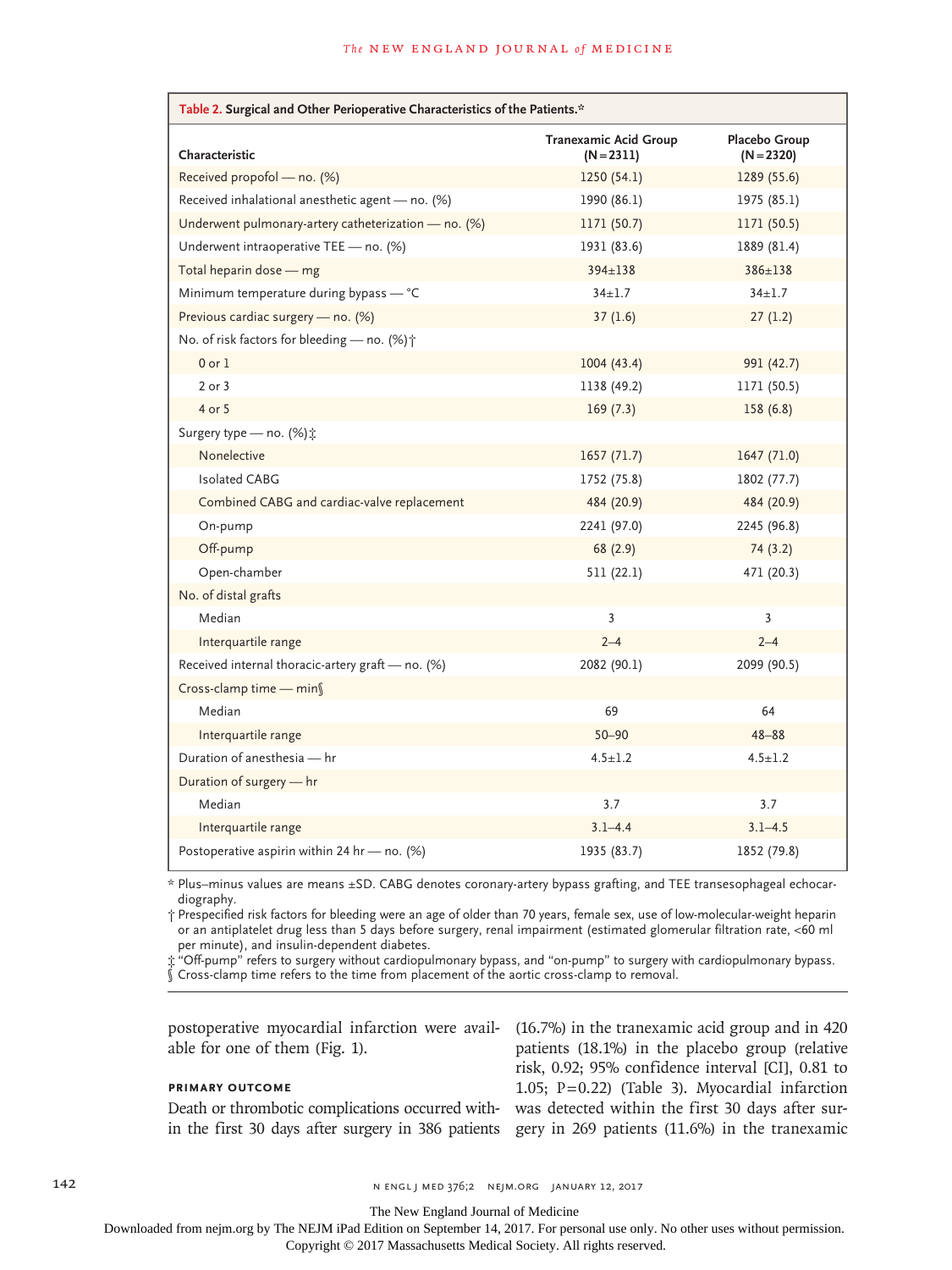acid group and in 300 patients (12.9%) in the placebo group (Table 3), including 58 patients (2.5%) and 47 patients (1.9%), respectively, who were recovering from isolated coronary-artery bypass grafting and were identified as having a non–Q-wave myocardial infarction, a classification that was based solely on the presence of a markedly elevated troponin or cardiac enzyme level. In a post hoc analysis in which myocardial infarction was defined only according to the third universal definition, $22$  the relative risk of myocardial infarction with tranexamic acid versus placebo was 0.84 (95% CI, 0.70 to 1.00; P=0.045). The rates of death, stroke, pulmonary embolism, renal failure, and bowel infarction were similar in the two groups (Table 3).

# **Bleeding-Related Outcomes**

The tranexamic acid group had lower rates than the placebo group for the following bleedingrelated outcomes: the number of patients who had blood loss during surgery (P<0.001), the number of units of red cells and other blood products that were transfused (P<0.001 for all comparisons), and the number of patients who underwent blood transfusion (P<0.001) (Table 3, and Table S1 in the Supplementary Appendix). The total number of units of any blood products (red cells, platelets, or fresh frozen plasma) that were transfused during hospitalization in all patients was 4331 in the tranexamic acid group and 7994 in the placebo group. Open-label tranexamic acid was administered during the postoperative period to control ongoing bleeding in 8 patients in the tranexamic acid group and in 26 patients in the placebo group ( $P<0.001$ ); a small percentage of patients (<0.3%) received aprotinin or recombinant factor VIIa after the reversal of heparin treatment with protamine or postoperatively (Table S1 in the Supplementary Appendix).

Major hemorrhage or cardiac tamponade leading to reoperation occurred in 1.4% of the patients in the tranexamic acid group and in 2.8% of the patients in the placebo group  $(P=0.001)$ (Table 3). The number needed to treat with tranexamic acid to prevent one reoperation within 30 days after surgery was 71 patients (95% CI, 45 to 167). In a post hoc analysis, patients who underwent reoperation were more likely than those who did not undergo reoperation to die or have thrombotic complications within 30 days after surgery (relative risk, 2.13; 95% CI, 1.62 to 2.80; P<0.001) (Table S2 in the Supplementary Appendix).

# **Postoperative Seizures and Other Adverse Events**

Postoperative seizures occurred in 15 patients (0.7%) in the tranexamic acid group and in 2 patients (0.1%) in the placebo group (relative risk, 7.60; 95% CI, 1.80 to 68.70; P=0.002 by Fisher's exact test) (Table 3). The number needed to harm to cause 1 additional patient to have one or more seizures with tranexamic acid treatment within 30 days after surgery was 177 patients (95% CI, 17 to 1450). In a post hoc analysis, patients who had one or more postoperative seizures were more likely than those who did not have postoperative seizures to have a stroke (relative risk, 21.88; 95% CI, 10.06 to 47.58; P<0.001) or to die (relative risk, 9.52; 95% CI, 2.53 to 35.90; P=0.02) up to 30 days after surgery (Table S3 in the Supplementary Appendix).

A list of all postrandomization adverse events is provided in Table S4 in the Supplementary Appendix. Although the attending anesthesiologists were sometimes aware of the treatment assignments, this had no influence on the trial outcomes (Table S5 in the Supplementary Appendix). In a post hoc analysis, the duration of postoperative mechanical ventilation was slightly shorter in the tranexamic acid group than in the placebo group (5.0 hours [95% CI, 8.0 to 14.0] vs. 6.0 hours [95% CI, 9.0 to 16.0]; P<0.001) (Table 3).

#### **Subgroup Analyses**

With respect to primary outcome, there were no significant interactions between treatment group and patient demographic or perioperative characteristics (Fig. 2, and Fig. S1 in the Supplementary Appendix). There was no significant interaction between assignment to the tranexamic acid group and either assignment to the aspirin group or previous exposure to aspirin (Fig. 2, and Table S6 in the Supplementary Appendix). Study outcomes according to dose of tranexamic acid (50 mg per kilogram or 100 mg per kilogram) are shown in Table S7 in the Supplementary Appendix.

Among patients undergoing open-chamber surgery, the incidence of seizures was higher in the tranexamic acid group than in the placebo group (2.0% vs. 0%; relative risk, 13.27; 95% CI, 2.13 to infinity; P=0.003 by Fisher's exact test).

The New England Journal of Medicine

Downloaded from nejm.org by The NEJM iPad Edition on September 14, 2017. For personal use only. No other uses without permission.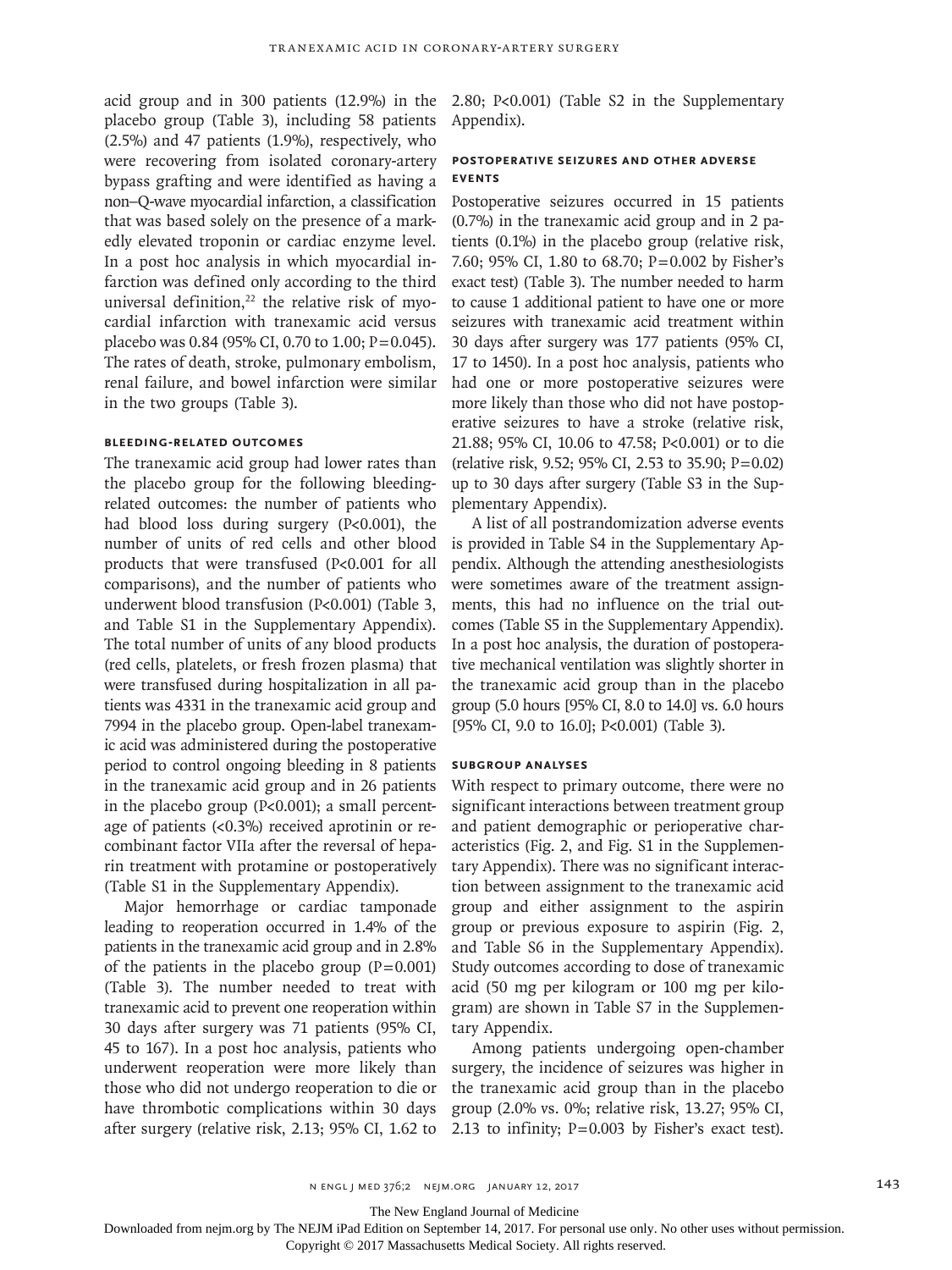| Table 3. Outcomes and Adverse Events.                                                                                                |                                     |                           |                         |                |
|--------------------------------------------------------------------------------------------------------------------------------------|-------------------------------------|---------------------------|-------------------------|----------------|
| <b>Outcome or Event</b>                                                                                                              | Tranexamic Acid Group<br>(N = 2311) | Placebo Group<br>(N=2320) | Risk Ratio<br>(95% Cl)  | <b>P</b> Value |
| Primary outcome: death, myocardial infarction, stroke, renal failure, pulmonary<br>embolism, or bowel infarction - no./total no. (%) | 386/2310 (16.7)                     | 420/2320 (18.1)           | $0.92(0.81 - 1.05)$     | 0.22           |
| Death                                                                                                                                | 26/2310 (1.1)                       | 33/2320 (1.4)             | $0.79(0.47 - 1.32)$     | 0.43           |
| Myocardial infarction                                                                                                                | 269/2310 (11.6)                     | 300/2320 (12.9)           | $0.90(0.77 - 1.05)$     | 0.19           |
| Stroke                                                                                                                               | 32/2309 (1.4)                       | 35/2320 (1.5)             | $0.92(0.57 - 1.48)$     | 0.81           |
| Renal failure                                                                                                                        | 98/2309 (4.2)                       | 96/2320 (4.1)             | $1.03(0.78 - 1.35)$     | 0.88           |
| Pulmonary embolism                                                                                                                   | 15/2309 (0.6)                       | 15/2320 (0.6)             | $1.00(0.49 - 2.05)$     | 66.0 <         |
| Bowel infarction                                                                                                                     | 8/2309 (0.3)                        | 3/2320 (0.1)              | $2.68$ $(0.71 - 10.09)$ | 0.15           |
| Primary outcome not including renal failure — no./total no. (%)*                                                                     | 324/2310 (14.0)                     | 362/2320 (15.6)           | $0.90(0.78 - 1.03)$     | 0.14           |
| Reoperation - no./total no. (%)                                                                                                      |                                     |                           |                         |                |
| Due to any cause                                                                                                                     | 32/2310 (1.4)                       | 65/2320 (2.8)             | $0.49(0.32 - 0.75)$     | 0.001          |
| Due to major hemorrhage                                                                                                              | 18/2310 (0.8)                       | 48/2320 (2.1)             | $0.36(0.21 - 0.62)$     | 0.001          |
| Due to cardiac tamponade                                                                                                             | 16/2310 (0.7)                       | 23/2320 (1.0)             | $0.61(0.32 - 1.18)$     | 0.19           |
| Transfusion of red cells during hospitalization - no./total no. (%)                                                                  | 759/2311 (32.8)                     | 1086/2320 (46.8)          |                         |                |
| No. of units of red cells that were transfused during hospitalization                                                                |                                     |                           |                         | 0.001          |
| Median                                                                                                                               | $\sim$                              | $\sim$                    |                         |                |
| Interquartile range                                                                                                                  | $1 - 3$                             | $2 - 4$                   |                         |                |
| Transfusion of any blood products during hospitalization - no./total no. (%)                                                         | 876/2311 (37.9)                     | 1269/2320 (54.7)          |                         |                |
| No. of units of any blood products that were transfused during hospitalization                                                       |                                     |                           |                         | 0.001          |
| Median                                                                                                                               | $\tilde{\phantom{a}}$               | 4                         |                         |                |
| Interquartile range                                                                                                                  | $2 - 6$                             | $2 - 8$                   |                         |                |
| Duration of mechanical ventilation — hr*†                                                                                            |                                     |                           |                         | < 0.001        |
| Median                                                                                                                               | $\infty$                            | G                         |                         |                |
| Interquartile range                                                                                                                  | $5 - 14$                            | $6 - 16$                  |                         |                |
| Length of stay in intensive care unit (initial admission) — hri                                                                      |                                     |                           |                         | 0.04           |
| Median                                                                                                                               | 27                                  | 30                        |                         |                |
| Interquartile range                                                                                                                  | $21 - 62$                           | $22 - 67$                 |                         |                |

144 **n engl j med 376;2 nejm.org january 12, 2017** 

The New England Journal of Medicine

Downloaded from nejm.org by The NEJM iPad Edition on September 14, 2017. For personal use only. No other uses without permission.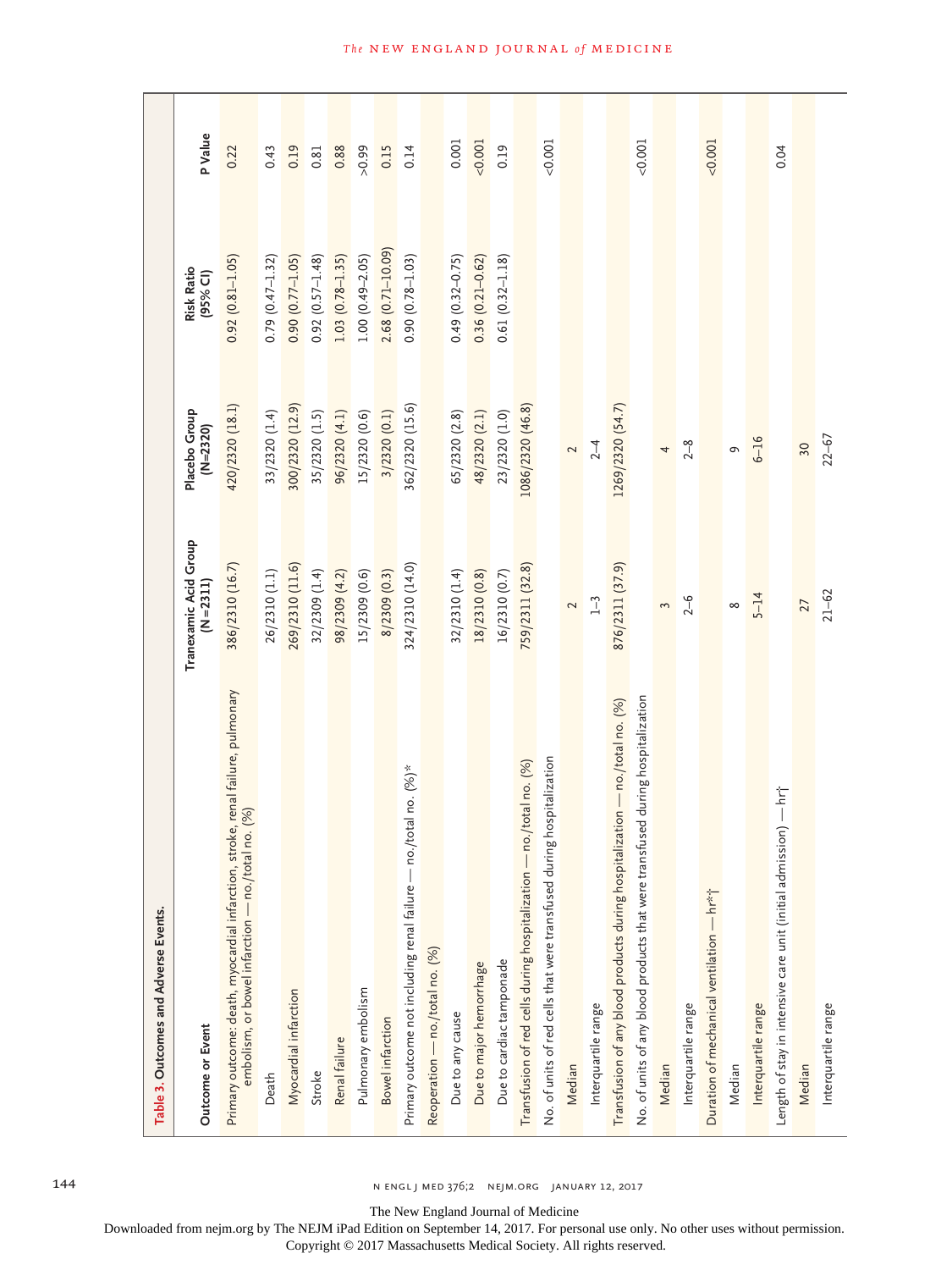| Length of stay in intensive care unit (total) — hri                                                                                                                                                                                                                                                                                                                           |                   |               |                     | 0.07    |
|-------------------------------------------------------------------------------------------------------------------------------------------------------------------------------------------------------------------------------------------------------------------------------------------------------------------------------------------------------------------------------|-------------------|---------------|---------------------|---------|
| Median                                                                                                                                                                                                                                                                                                                                                                        | 28                | 34            |                     |         |
| Interquartile range                                                                                                                                                                                                                                                                                                                                                           | $22 - 65$         | $22 - 69$     |                     |         |
| Length of stay in hospital — days t                                                                                                                                                                                                                                                                                                                                           |                   |               |                     | 0.08    |
| Median                                                                                                                                                                                                                                                                                                                                                                        | 8.0               | 8.0           |                     |         |
| Interquartile range                                                                                                                                                                                                                                                                                                                                                           | $6.0 - 13.0$      | $6.0 - 14.0$  |                     |         |
| Seizures — no./total no. (%)                                                                                                                                                                                                                                                                                                                                                  | $15/2304$ (0.7) § | 2/2327 (0.1)  | 7.62 (1.77-68.71)   | 0.002   |
| Peptic ulceration - no./total no. (%)                                                                                                                                                                                                                                                                                                                                         | 13/2308(0.6)      | 5/2319 (0.6)  | $0.87(0.42 - 1.83)$ | 0.85    |
| Reintubation during hospitalization — no./total no. (%)*                                                                                                                                                                                                                                                                                                                      | 62/2113 (2.9)     | 62/2122 (2.9) | $1.00(0.71 - 1.42)$ | $-0.99$ |
| $\S$ Data include one patient who was randomly assigned to receive placebo and received tranexamic acid postoperatively<br>$\ddagger$ Data were available for 2304 patients in the tranexamic acid group and 2308 patients in the placebo group.<br>group.<br>* Outcome was not prespecified in the trial protocol.<br>t Data were available for 2318 patients in the placebo |                   |               |                     |         |

Among patients undergoing isolated coronaryartery surgery, seizures occurred in 0.3% of the patients in the tranexamic acid group and in 0.1% of the patients in the placebo group (relative risk, 2.58; 95% CI, 0.42 to 27.14; P =0.43 by Fisher's exact test). However, the result of the test for in -

# Discussion

teraction for this subgroup comparison was not

significant (P=0.34 by Fisher's exact test).

In this trial, we found no evidence that the use of tranexamic acid resulted in a higher risk of death or thrombotic complications than that with pla cebo among patients undergoing coronary-ar tery surgery. We also found that the tranexamic acid group had a lower risk of blood loss, blood transfusion, and reoperation but a higher risk of postoperative seizures than did the placebo group. Subgroup analyses of the primary outcome showed no significant interactions. The results were con sistent among patients who were being treated with aspirin and those who were not.

Patients in the tranexamic acid group received 46% fewer units of blood products than did those in the placebo group. In a cardiac surgical prac tice similar to the practices in which our trial population was treated, the use of tranexamic acid would save approximately 57 units of blood products for every 100 patients treated. The ob served blood-sparing effects are consistent with those reported in meta-analyses.<sup>4,5,12</sup> The results of our trial have extended the reported findings by showing a significantly lower rate of reopera tion with tranexamic acid than with placebo and robust estimates of the blood-sparing effects (in cluding a lower risk of blood loss, decrement in hemoglobin levels, transfusions, and reoperations) associated with the use of tranexamic acid.

Although many observational studies have linked blood transfusion with poor outcomes after cardiac surgery, we did not identify a ben eficial reduction in the risk of myocardial infarc tion, stroke, or death despite the blood-sparing effects of tranexamic acid. In addition, the lower risk of bleeding with tranexamic acid than with placebo did not translate into shorter surgery times, and the slightly shorter duration of me chanical ventilation did not translate into earlier discharge from the hospital.

Tranexamic acid is commonly administered at a dose of 30 to 100 mg per kilogram for a

n engl j med 376;2 nejm.org January 12, 2017 145

The New England Journal of Medicine

Downloaded from nejm.org by The NEJM iPad Edition on September 14, 2017. For personal use only. No other uses without permission.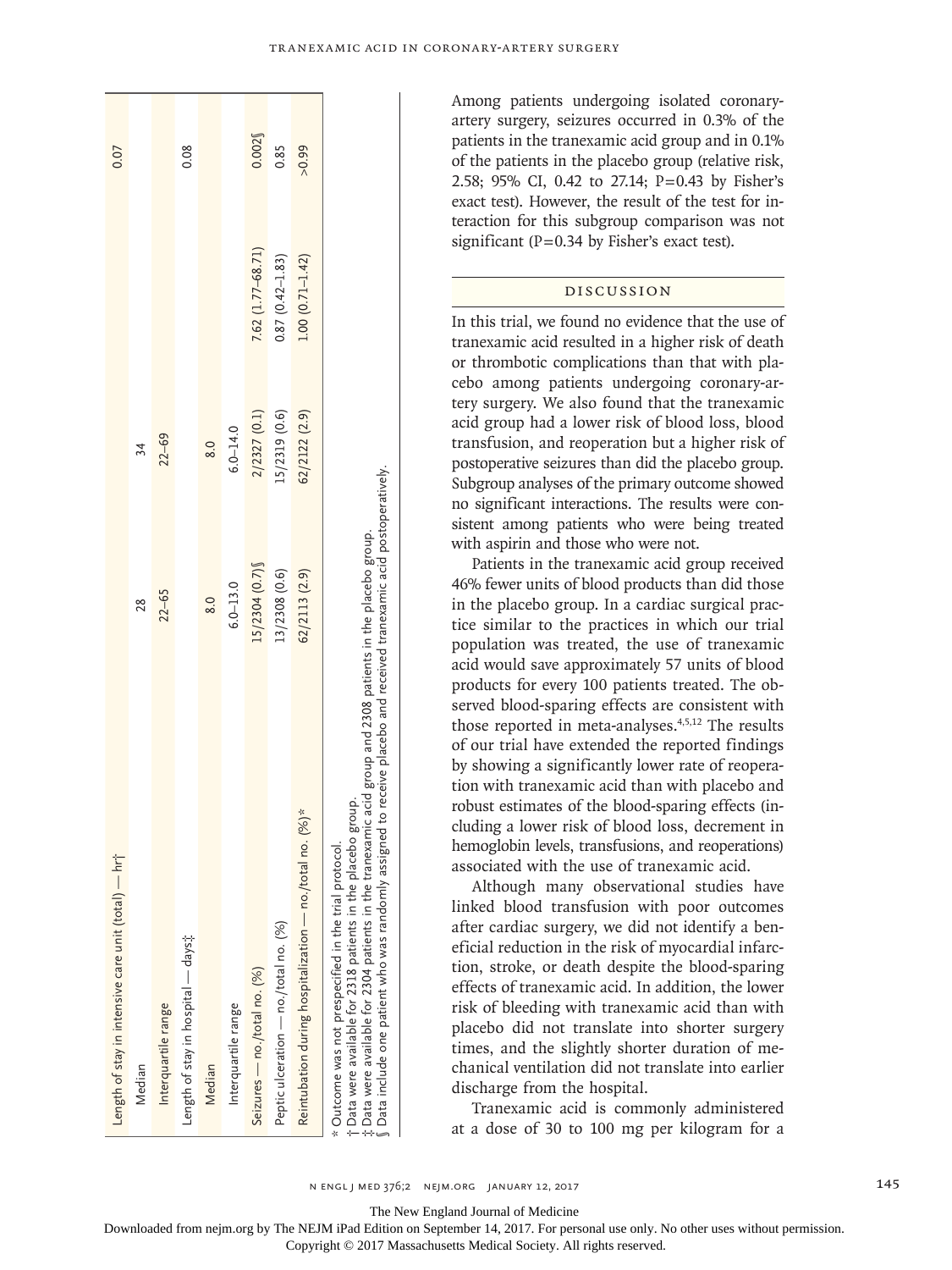#### **The NEW ENGLAND JOURNAL of MEDICINE**

| Subgroup                           | <b>Tranexamic Acid</b>                                | Placebo         |                               |     | Relative Risk (95% CI) |                     | P Value for<br>Interaction |
|------------------------------------|-------------------------------------------------------|-----------------|-------------------------------|-----|------------------------|---------------------|----------------------------|
|                                    | no. of patients with events/total no. of patients (%) |                 |                               |     |                        |                     |                            |
| All patients                       | 386/2310 (16.7)                                       | 420/2320 (18.1) |                               |     |                        | $0.92(0.81 - 1.05)$ |                            |
| Exposure to aspirin                |                                                       |                 |                               |     |                        |                     | 0.48                       |
| Yes                                | 273/1662 (16.4)                                       | 288/1667 (17.3) |                               |     |                        | $0.95(0.82 - 1.11)$ |                            |
| No                                 | 113/648 (17.4)                                        | 132/653 (20.2)  |                               |     |                        | $0.86(0.69 - 1.08)$ |                            |
| Age                                |                                                       |                 |                               |     |                        |                     | 0.08                       |
| $≤ 60 yr$                          | 91/604 (15.1)                                         | 74/590 (12.5)   |                               |     |                        | $1.20(0.90 - 1.60)$ |                            |
| $61 - 70$ yr                       | 127/806 (15.8)                                        | 161/815 (19.8)  |                               |     |                        | $0.80(0.65 - 0.99)$ |                            |
| 71-80 yr                           | 129/743 (17.4)                                        | 150/750 (20.0)  |                               |     |                        | $0.87(0.70 - 1.07)$ |                            |
| $>80$ yr                           | 39/157 (24.8)                                         | 35/165 (21.2)   |                               |     |                        | $1.17(0.78 - 1.75)$ |                            |
| Sex                                |                                                       |                 |                               |     |                        |                     | 0.60                       |
| Male                               | 307/1929 (15.9)                                       | 338/1930 (17.5) |                               |     |                        | $0.91(0.79 - 1.05)$ |                            |
| Female                             | 79/381 (20.7)                                         | 82/390 (21.0)   |                               |     |                        | $0.99(0.75 - 1.30)$ |                            |
| Diabetes mellitus                  |                                                       |                 |                               |     |                        |                     | 0.48                       |
| Yes                                | 151/798 (18.9)                                        | 156/806 (19.4)  |                               |     |                        | $0.98(0.80 - 1.20)$ |                            |
| No                                 | 235/1512 (15.5)                                       | 264/1514 (17.4) |                               |     |                        | $0.89(0.76 - 1.05)$ |                            |
| Previous myocardial infarction     |                                                       |                 |                               |     |                        |                     | 0.30                       |
| Yes                                | 143/913 (15.7)                                        | 168/910 (18.5)  |                               |     |                        | $0.85(0.69 - 1.04)$ |                            |
| No                                 | 243/1397 (17.4)                                       | 252/1410 (17.9) |                               |     |                        | $0.97(0.83 - 1.14)$ |                            |
| Unstable angina                    |                                                       |                 |                               |     |                        |                     | 0.12                       |
| Yes                                | 17/137(12.4)                                          | 27/128 (21.1)   |                               |     |                        | $0.59(0.34 - 1.03)$ |                            |
| No                                 | 323/2026 (15.9)                                       | 354/2048 (17.3) |                               |     |                        | $0.92(0.80 - 1.06)$ |                            |
| EuroSCORE                          |                                                       |                 |                               |     |                        |                     | 0.89                       |
| $\leq 4$                           | 149/1111 (13.4)                                       | 166/1125 (14.8) |                               |     |                        | $0.91(0.74 - 1.12)$ |                            |
| >4                                 | 190/1044 (18.2)                                       | 213/1044 (20.4) |                               |     |                        | $0.89(0.75 - 1.06)$ |                            |
| Open-chamber surgery               |                                                       |                 |                               |     |                        |                     | 0.98                       |
| Yes                                | 116/511 (22.7)                                        | 117/471 (24.8)  |                               |     |                        | $0.91(0.73 - 1.14)$ |                            |
| No                                 | 270/1798 (15.0)                                       | 303/1849 (16.4) |                               |     |                        | $0.92$ (0.79-1.07)  |                            |
| Surgical type                      |                                                       |                 |                               |     |                        |                     | 0.49                       |
| On-pump                            | 375/2240 (16.7)                                       | 410/2245 (18.3) |                               |     |                        | $0.92(0.81 - 1.04)$ |                            |
| Off-pump                           | 11/68 (16.2)                                          | 10/75(13.3)     |                               |     |                        | $1.21(0.55 - 2.68)$ |                            |
| Cross-clamp time                   |                                                       |                 |                               |     |                        |                     | 0.36                       |
| $>150$ min                         | 16/48 (33.3)                                          | 14/49 (28.6)    |                               |     |                        | $1.17(0.64 - 2.12)$ |                            |
| $\leq$ 150 min                     | 272/1816 (15.0)                                       | 312/1818 (17.2) |                               |     |                        | $0.87(0.75 - 1.01)$ |                            |
| No. of risk factors for bleeding   |                                                       |                 |                               |     |                        |                     | 0.70                       |
| $0$ or $1$                         | 148/1004 (14.7)                                       | 166/991 (16.8)  |                               |     |                        | $0.88(0.72 - 1.08)$ |                            |
| $2$ or $3$                         | 198/1137 (17.4)                                       | 210/1171 (17.9) |                               |     |                        | $0.97(0.81 - 1.16)$ |                            |
| 4 or 5                             | 40/169 (23.7)                                         | 44/158 (27.8)   |                               |     |                        | $0.85(0.59 - 1.23)$ |                            |
| Left ventricular ejection fraction |                                                       |                 |                               |     |                        |                     | 0.10                       |
| >50%                               | 270/1708 (15.8)                                       | 311/1737 (17.9) |                               |     |                        | $0.88(0.76 - 1.02)$ |                            |
| $35 - 50%$                         | 100/491 (20.4)                                        | 82/468 (17.5)   |                               |     |                        | $1.16(0.89 - 1.50)$ |                            |
| $20 - 34%$                         | 13/94 (13.8)                                          | 25/100 (25.0)   |                               |     |                        | $0.55(0.30 - 1.02)$ |                            |
| $<$ 20%                            | 3/16(18.8)                                            | 2/15(13.3)      |                               |     |                        | $1.40(0.27 - 7.28)$ |                            |
|                                    |                                                       |                 |                               |     | 3.0                    |                     |                            |
|                                    |                                                       | 0.25            | 0.5                           | 1.0 | 2.0                    |                     |                            |
|                                    |                                                       |                 | <b>Tranexamic Acid Better</b> |     | <b>Placebo Better</b>  |                     |                            |

**Figure 2. Subgroup Analysis of the Relative Risk of the Primary Outcome with Tranexamic Acid versus Placebo.**

The European System for Cardiac Operative Risk Evaluation (EuroSCORE) is calculated by means of a logistic-regression equation and ranges from 0 to 100%, with higher scores indicating greater risk. "Off-pump" refers to surgery without cardiopulmonary bypass, and "on-pump" to surgery with cardiopulmonary bypass. Cross-clamp time refers to the time from placement of the aortic cross-clamp to removal. Prespecified risk factors for bleeding were an age of older than 70 years, female sex, use of low-molecular-weight heparin or an antiplatelet drug less than 5 days before surgery, renal impairment (estimated glomerular filtration rate, <60 ml per minute), and insulin-dependent diabetes.

The New England Journal of Medicine

Downloaded from nejm.org by The NEJM iPad Edition on September 14, 2017. For personal use only. No other uses without permission.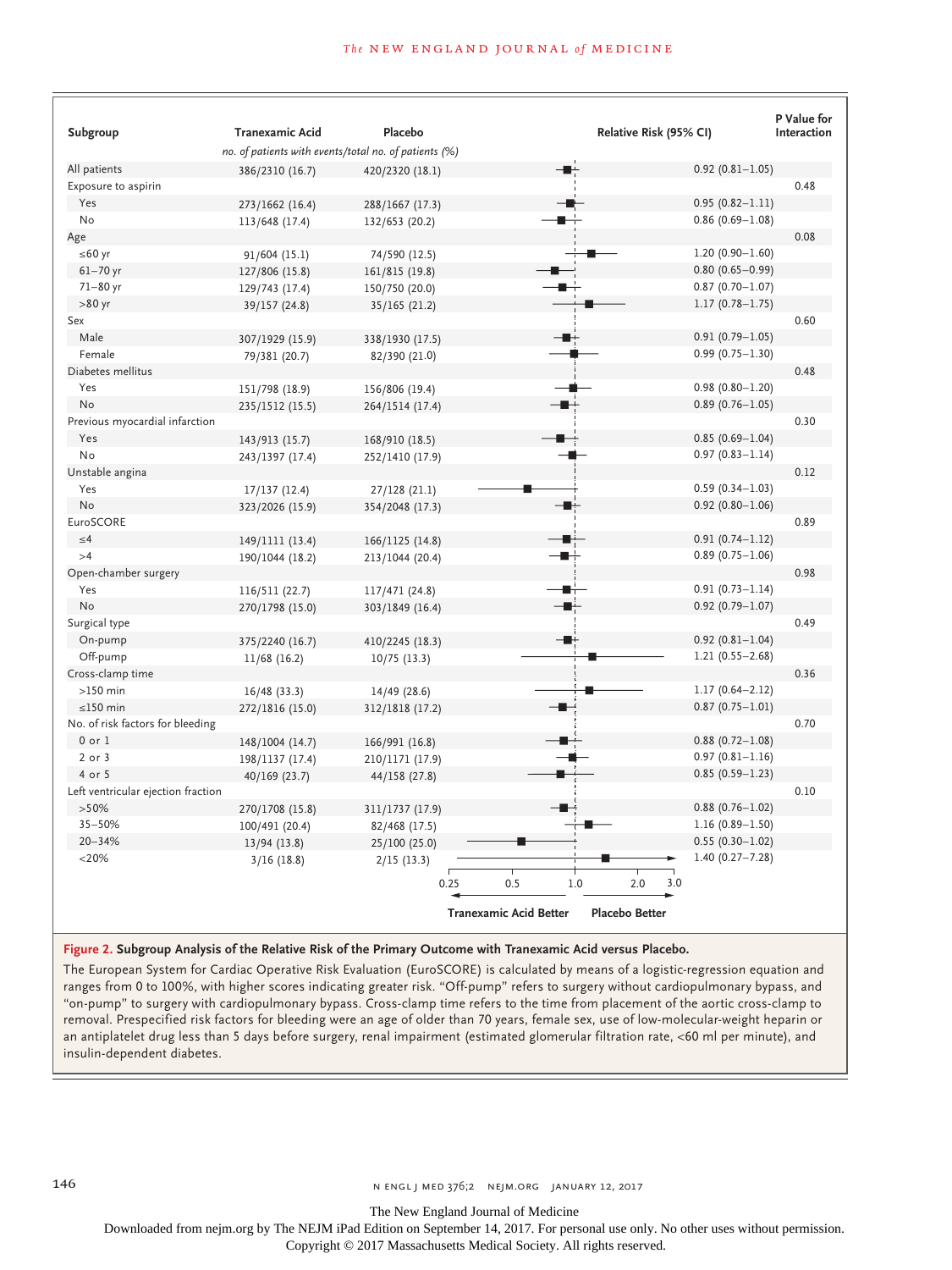4-hour procedure.<sup>4,26,27</sup> We used a dose of 100 mg per kilogram at the beginning of the trial but later reduced this dose because of the growing number of reports of seizures associated with tranexamic acid that were believed to be doserelated.13,20,21 The smaller dose (50 mg per kilogram) did not reduce the risk of seizure.<sup>28</sup> There is a strong association between seizures and stroke after cardiac surgery, even without the use of tranexamic acid.20,29 The relationship of postoperative seizures with stroke and death observed in this trial suggests a possible underlying thromboembolic cause of the seizures.

Some limitations of our trial should be considered. First, although the reduction in the dose of tranexamic acid during the course of the trial provided an opportunity to test for a dose effect, this analysis was underpowered. Second, our trial included few patients who were at the highest risk for bleeding or thrombosis; however, we did not identify a subgroup effect that would suggest different findings among patients with overall higher risk. Third, in this trial, the attending anesthesiologists were sometimes aware of the treatment-group assignment; however, sensitivity analysis and the analysis of truly blinded data on postoperative blood loss and transfusion were consistent with the analysis of postoperative trial outcomes data. Finally, our trial included only a

small proportion of patients undergoing offpump surgery, and although the point estimates of effects among those patients were generally consistent with the point estimates of effects among patients undergoing on-pump surgery and although there were no significant interactions between subgroups, clinically important differences cannot be ruled out.

In summary, we found no evidence that tranexamic acid increases the risk of death and thrombotic complications after coronary-artery surgery. Tranexamic acid was associated with a lower risk of bleeding complications than placebo but also with a higher risk of postoperative seizures.

Supported by grants from the Australian National Health and Medical Research Council (NHMRC, ID 334015 and 1009203); the Australian and New Zealand College of Anaesthetists; Monash University, Australia; and the National Institute of Health Research. Bayer Pharma provided the aspirin and matched placebo tablets used in the aspirin comparison. Drs. Myles and Cooper are each supported by an Australian NHMRC Practitioner's Fellowship.

Disclosure forms provided by the authors are provided with the full text of this article at NEJM.org.

We thank Adam Meehan for data management, the construction of an electronic database accessible on the Web, and the provision of both a telephone-based voice recognition service and a Web-based service that allowed for patient randomization; and Profs. Andrew Tonkin and Henry Krum and all the members of the committees overseeing the trial, as well as the members of the Australian and New Zealand College of Anaesthetists Clinical Trials Network.

#### **References**

**1.** Robich MP, Koch CG, Johnston DR, et al. Trends in blood utilization in United States cardiac surgical patients. Transfusion 2015;55:805-14.

**2.** Biancari F, Mikkola R, Heikkinen J, Lahtinen J, Airaksinen KE, Juvonen T. Estimating the risk of complications related to re-exploration for bleeding after adult cardiac surgery: a systematic review and meta-analysis. Eur J Cardiothorac Surg 2012;41:50-5.

**3.** Ranucci M, Bozzetti G, Ditta A, Cotza M, Carboni G, Ballotta A. Surgical reexploration after cardiac operations: why a worse outcome? Ann Thorac Surg 2008; 86:1557-62.

**4.** Henry DA, Carless PA, Moxey AJ, et al. Anti-fibrinolytic use for minimising perioperative allogeneic blood transfusion. Cochrane Database Syst Rev 2011;3: CD001886.

**5.** Ker K, Edwards P, Perel P, Shakur H, Roberts I. Effect of tranexamic acid on surgical bleeding: systematic review and cumulative meta-analysis. BMJ 2012;344: e3054.

**6.** Alderman EL, Levy JH, Rich JB, et al. Analyses of coronary graft patency after aprotinin use: results from the International Multicenter Aprotinin Graft Patency Experience (IMAGE) trial. J Thorac Cardiovasc Surg 1998;116:716-30.

**7.** Mangano DT, Tudor IC, Dietzel C. The risk associated with aprotinin in cardiac surgery. N Engl J Med 2006;354:353-65.

**8.** Risch A, Dorscheid E, Stein G, Seyfert UT, Grundmann U. The effect of aprotinin and tranexamic acid on fibrinolysis and thrombin generation during cardiopulmonary bypass. Anaesthesist 2000;49: 279-85. (In German.)

**9.** Dentz ME, Slaughter TF, Mark JB. Early thrombus formation on heparinbonded pulmonary artery catheters in patients receiving epsilon aminocaproic acid. Anesthesiology 1995;82:583-6.

**10.** Garg J, Pinnamaneni S, Aronow WS, Ahmad H. ST elevation myocardial infarction after tranexamic acid: first reported case in the United States. Am J Ther 2014; 21(6):e221-4.

**11.** Stief TW. Tranexamic acid triggers thrombin generation. Hemost Lab 2009;2: 73-82.

**12.** Ngaage DL, Bland JM. Lessons from aprotinin: is the routine use and inconsistent dosing of tranexamic acid prudent? Meta-analysis of randomised and large matched observational studies. Eur J Cardiothorac Surg 2010;37:1375-83.

**13.** Murkin JM, Falter F, Granton J, Young B, Burt C, Chu M. High-dose tranexamic acid is associated with nonischemic clinical seizures in cardiac surgical patients. Anesth Analg 2010;110:350-3.

**14.** Tsementzis SA, Meyer CH, Hitchcock ER. Cerebral blood flow in patients with a subarachnoid haemorrhage during treatment with tranexamic acid. Neurochirurgia (Stuttg) 1992;35:74-8.

**15.** Baharoglu MI, Germans MR, Rinkel GJ, et al. Antifibrinolytic therapy for an-

n engl j med 376;2 nejm.org January 12, 2017 147

The New England Journal of Medicine

Downloaded from nejm.org by The NEJM iPad Edition on September 14, 2017. For personal use only. No other uses without permission.